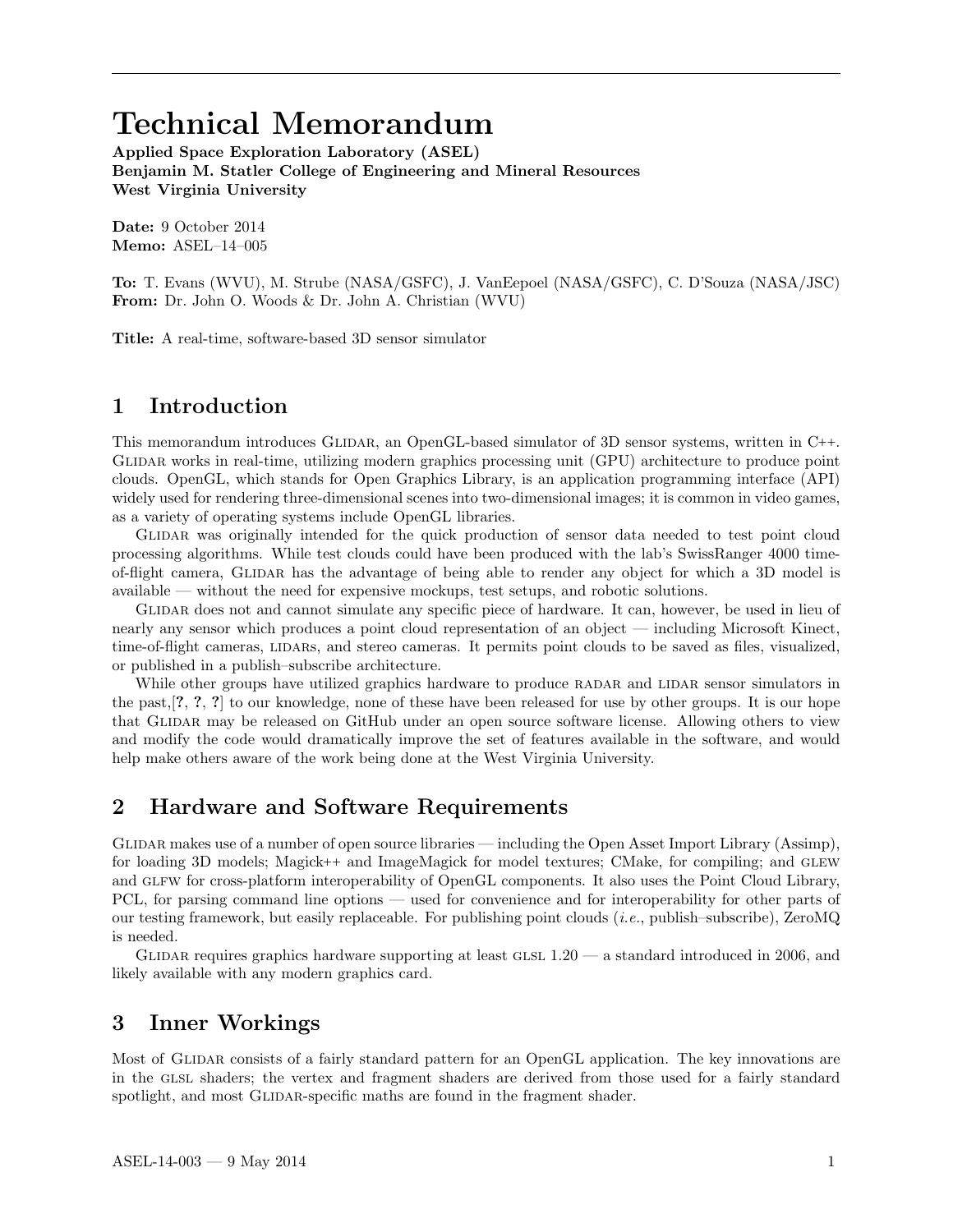

(a) GLIDAR screenshot.

(b) Point cloud output.

Figure 1: GLIDAR is capable of providing sensor images in the form of point clouds, which can be used to test machine learning strategies involving point clouds. Shown is a screenshot of GLIDAR's rendering of the Stanford bunny (a) and the resulting point cloud visualized using pcl\_viewer (b).

Specifically, for each pixel, the light intensity is returned in the red channel, and the green and blue channels carry depth information for that pixel (Fig. 1). The alpha channel is currently unused. Light intensity is calculated using the standard OpenGL lighting model,

$$
a = \left(a_{\text{const}} + a_{\text{lin}}d + a_{\text{quad}}d^2\right)^{-1},\tag{1}
$$

where  $d = \vec{l}$  is the object–sensor distance and a is the attenuation.  $a_{\text{const}}$ ,  $a_{\text{lin}}$ , and  $a_{\text{quad}}$  are the constant, linear, and quadratic attenuation values for the light source, respectively. Red intensity

$$
r = ac \tag{2}
$$

is then calculated from the color,

$$
c = \left(c_{\mathbf{a}} + c_{\mathbf{d}} \max(\vec{n} \cdot ||\vec{l}||, 0) + c_{\mathbf{s}} \max(\vec{n} \cdot \vec{h}, 0)^{s}\right)
$$
\n(3)

with  $\vec{n}$  as the surface normal at the pixel being sampled,  $\vec{h}$  as the normalized half-vector of the light, and  $c_{\rm d}$ ,  $c_a$ , and  $c_s$  representing the diffuse, ambient, and specular color information (which depend on both the light source and the object's textures and materials), respectively. The material's *shininess* (like reflectance, but graphics pipeline-specific) is described by s. Values for light attenuation were chosen arbitrarily, and do not describe any specific sensor.

A noise generator is also included in the fragment shader, but our group has not had cause to utilize it yet. While textures are currently utilized for light intensity calculations, a key future goal is to offer an option which permits varying the noise according to bump and shininess textures from the model in order to simulate multi-layer insulation and other complex materials.

#### 4 Future Improvements

At present, GLIDAR has limited ability to move with respect to a rendered model. The camera can be moved only along its boresight (the  $z$  axis), and the sensed object may be set spinning; but more complicated trajectories which involve movement along the x and  $y$  axes are not yet implemented.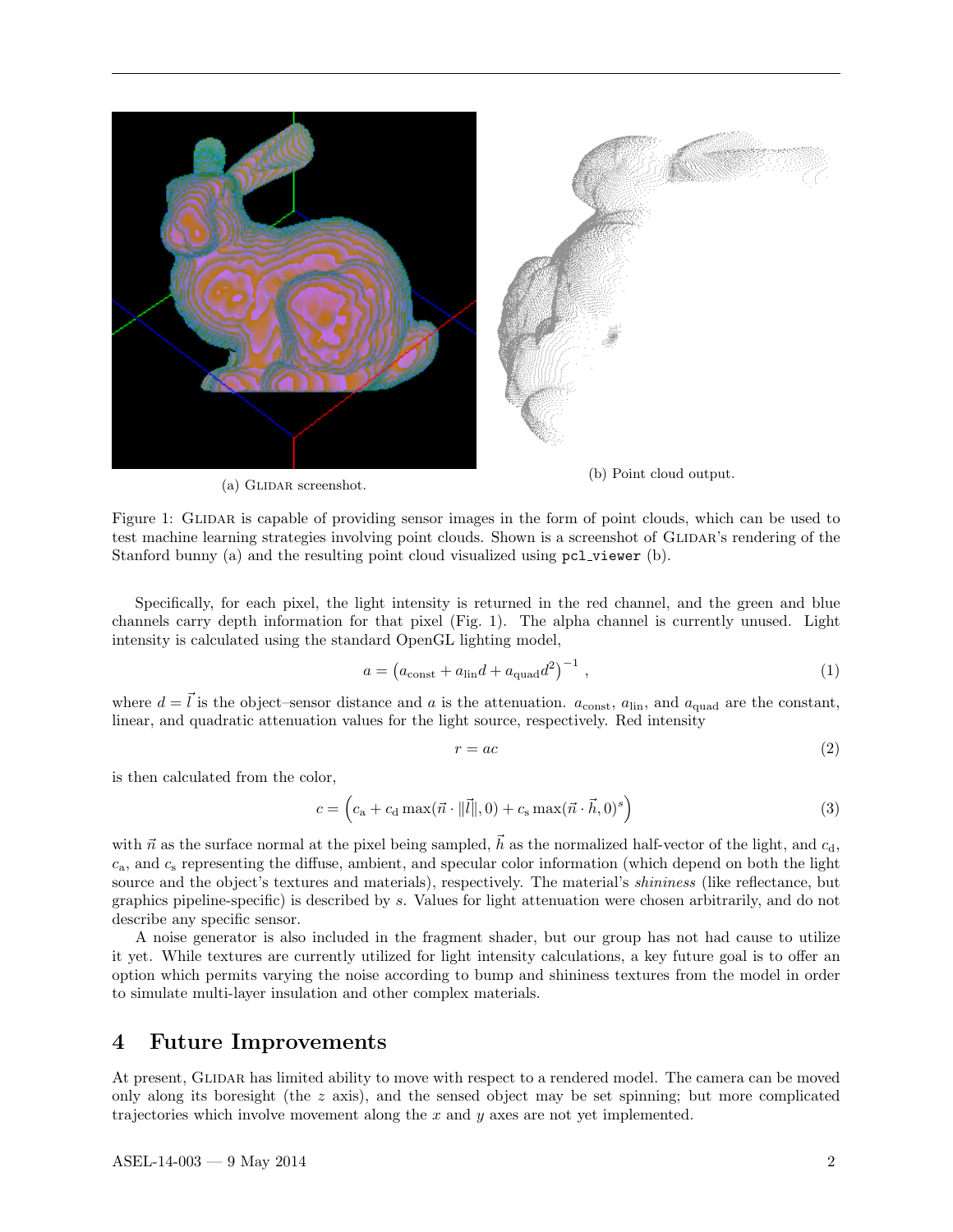#### 5 Usage Notes

The codes for GLIDAR is stored in a git repository on the provided media. A local copy of the repository is needed, as the codes must be compiled, and it may be copied either with cp or git clone.

To compile the application, a build directory must be created:

 $cd$  glidar/ mkdir build  $cd$  build / cmake . .

If cmake succeeded, the application may now be built using make.

GLIDAR should be run in the root of its source tree (not from the build directory), via command line, e.g.,

```
build / glidar ISS\ models\ 2011/ Objects / Modules /MLM/MLM. lwo \
−−scale 0.24 −−dr 0.1,0.01,0 −−r 0,0,0 \
−−camera−z 1000 −w 256 −h 256 −−f o v 20 \
−p 65431 -- pub-rate 15 -- subscribers 1
```
Note that on a Mac system, the binary will most likely be build/glidar.app/Contents/MacOS/glidar, not build/glidar.

Command line parameters are as follows:

- The first argument must be the model filename.
- --scale: The amount by which to scale the model.
- $\bullet$  --dr: Rate of rotation about x, y, and z axes, respectively.
- --r: Initial attitude of the 3D model.
- --camera-z: Initial distance between the camera and the object (typically in meters, though the example above is decimeters.
- -w, -h: Width and height of the sensor.
- $-\text{fov: Sensor field-of-view in degrees.}$
- -p or --port: Output port to publish point clouds to.
- $\text{-}$ -pub-rate: Rate at which to publish point clouds and poses (every n loop iterations).
- --subscribers: Number of subscribers to wait for before beginning to publish.
- --pcd: Filename to which to save the first rendered point cloud (exiting immediately). Do not use in combination with publishing.

Additionally, the camera position can be controlled manually using the plus and minus keys on the keyboard. The s key will save a point cloud to the file buffer.pcd. Saving, either through the --pcd option or the s key, also produces a .transform file which describes the model rotations and the camera translation.

GLIDAR may be terminated via the esc key.

#### 5.1 Publishing Format

Two types of data are published by GLIDAR: point clouds and poses (in the form of  $4 \times 4$  homogeneous transform matrices).

The type of data being transmitted is indicated by the first byte's ASCII value. 'c' indicates a point cloud, and 'p' indicates a pose. For clouds, the next piece of information will be the number of points n (type size\_t), followed by 4n floating point values. Every four values describe a single point  $(x, y, z,$  and intensity). For pose messages, sixteen floats will be transmitted.

When GLIDAR is exited normally, it publishes two additional messages of eight bytes  $\sim$  one to those subscribers looking for cloud messages and the other to those awaiting poses. The last seven bytes of each of these messages will be KTHXBAI, and indicates that subscribers should no longer wait for new messages.